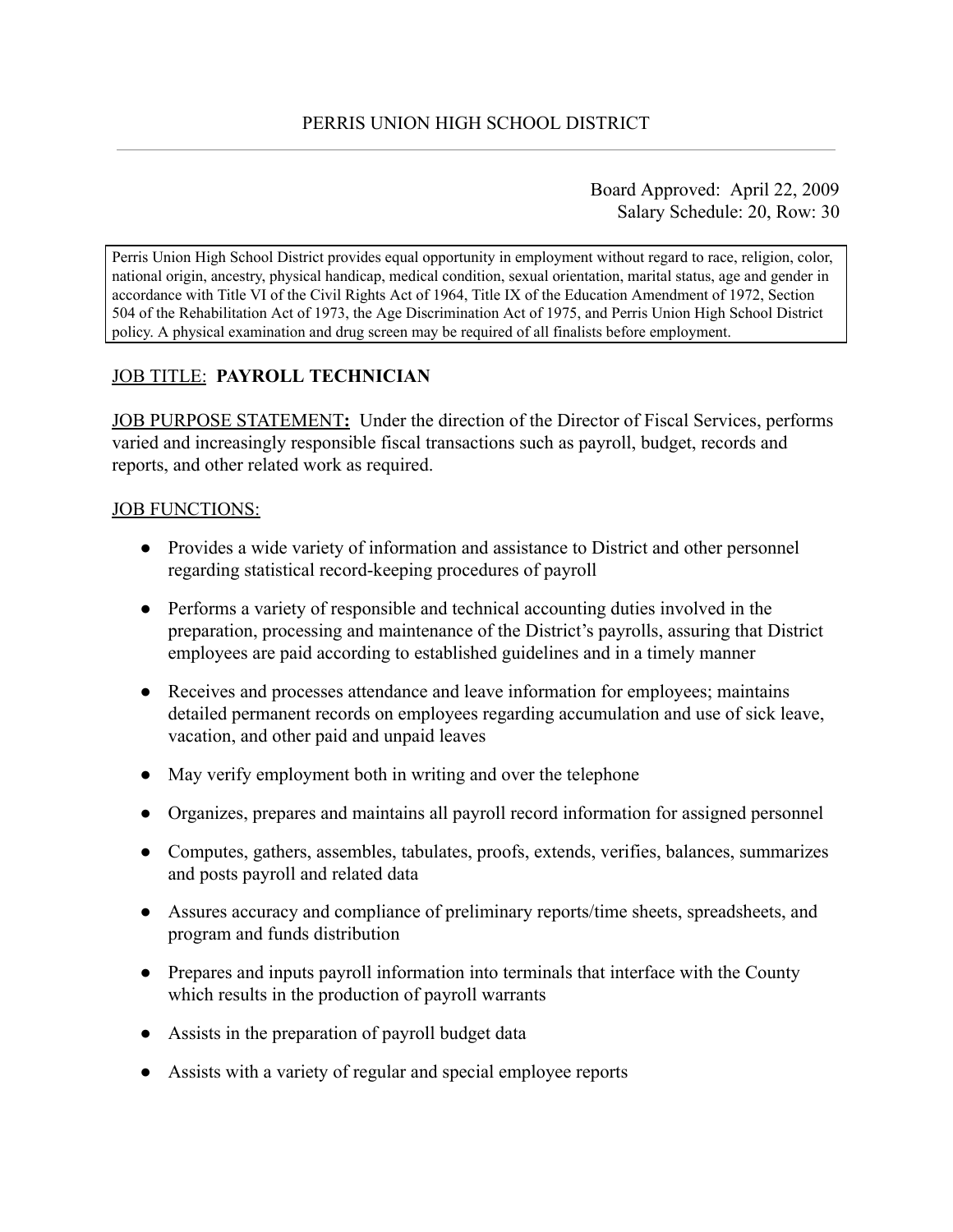## JOB TITLE: **PAYROLL TECHNICIAN** Page 2

### JOB FUNCTIONS – continued

- Assists other personnel for the purpose of supporting them in the completion of their work activities
- Receives County print-outs and checks same advising County amendments, changes and corrections
- Upgraded skills required to perform multiple technical tasks due to changing job conditions
- May maintain and update seniority records of employees
- Processes and distributes payroll warrants and W-2 forms
- Establishes and maintains an effective working relationship with staff; students, parents, and community members
- Performs other related duties as assigned or needed

### KNOWLEDGE OF:

- Methods and practices of payroll record keeping
- Modern office practices, procedures and equipment
- Telephone techniques and etiquette
- Computer-oriented accounting and payroll systems
- Applicable laws, codes, rules and regulations related to assigned activities

## ABILITY TO:

- Prepare financial and payroll reports and maintain appropriate ledgers, journals, and records related thereto; operate a calculator
- Prepare clear and concise reports from directions
- Respond to requests and inquiries from District employees
- Meet schedules and timelines put in place by the County Office or the District
- Plan and organize work for self
- Perform multiple technical tasks with many interruptions
- Maintain confidentiality of sensitive and privileged information